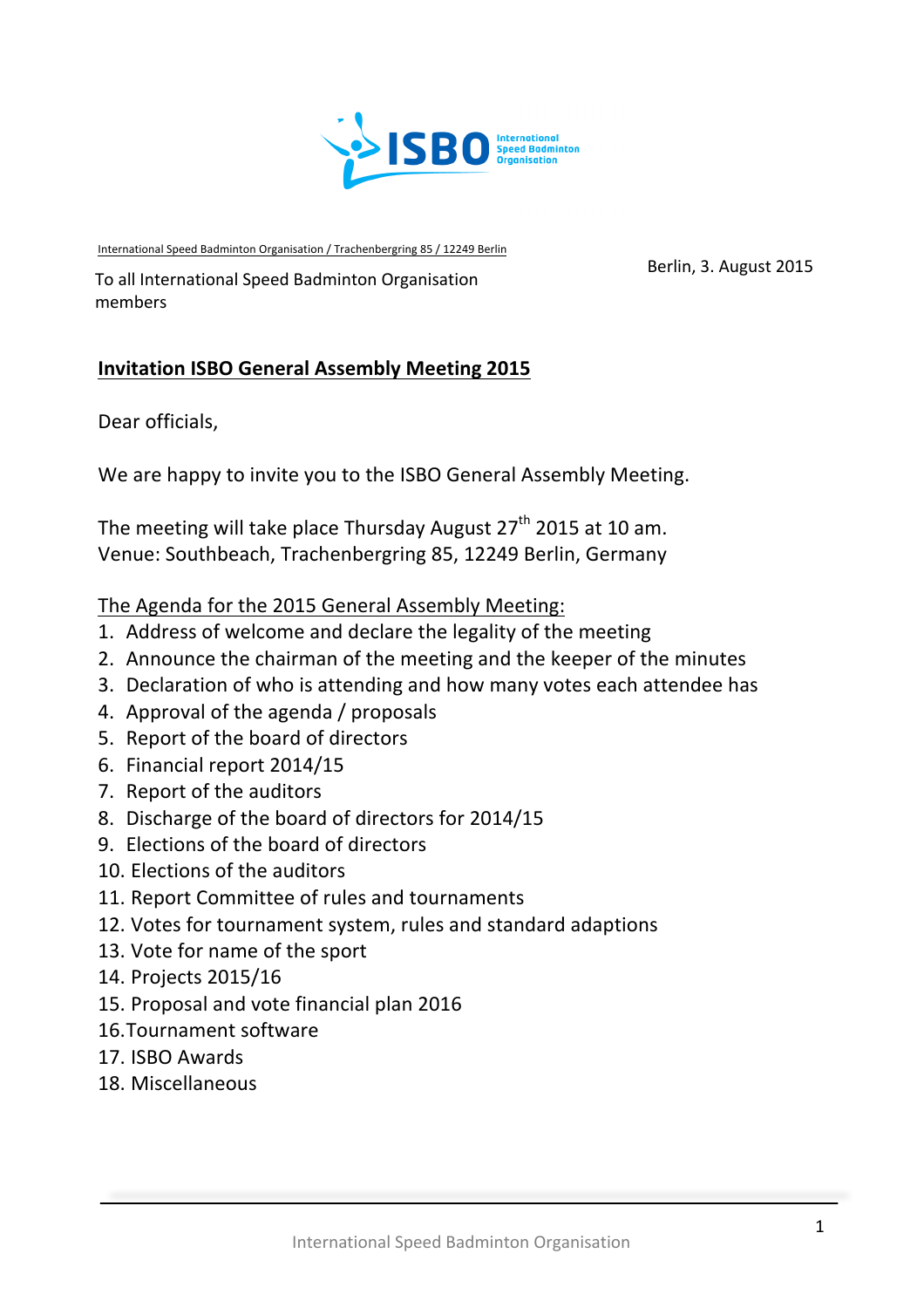

**Requests from members for additional agenda items have to be submitted at least 8 days prior to the Assembly of Delegates in writing to the executive board**

**Please** send an Email to **gossen@isbo-speedbadminton.com** to confirm the participation from your organization.

All association members are entitled to send delegates to the Assembly of Delegates. At the Delegate Assembly each member of the executive board and each delegate are entitled to vote. Votes are cast as follows:

- $\bullet$  1 member -> 1 vote
- 2-10 members  $\rightarrow$  3 votes
- $\cdot$  10 250 members -> 5 votes
- $\cdot$  250 500 members -> 7 votes
- $\cdot$  500 2000 members -> 10 votes
- $2000 10000$  members  $\ge 20$  votes
- $\bullet$  > 10.000 members -> 30 votes

The members of the executive board and the delegates have one vote each. If an association sends less delegates than the number of votes in § 7 paragraph 5, then the club votes cast in § 7 paragraph 5 shall be divided among the present delegates.

### **Explanations TOP 9: Elections of the Board**

**Current board members:** President: Rene Lewicki General Secretary: Brock Turner Financial Officer: Lidia Bomirska Chairman Development aid committee: Matjaz Sustersic Chairman Committee of Rules and Tournament: Daniel Gossen Chairman of youth development: Damir Ilic Chairman of sport development: Ivica Vaskovic – vacant / New: Kasia Witwicka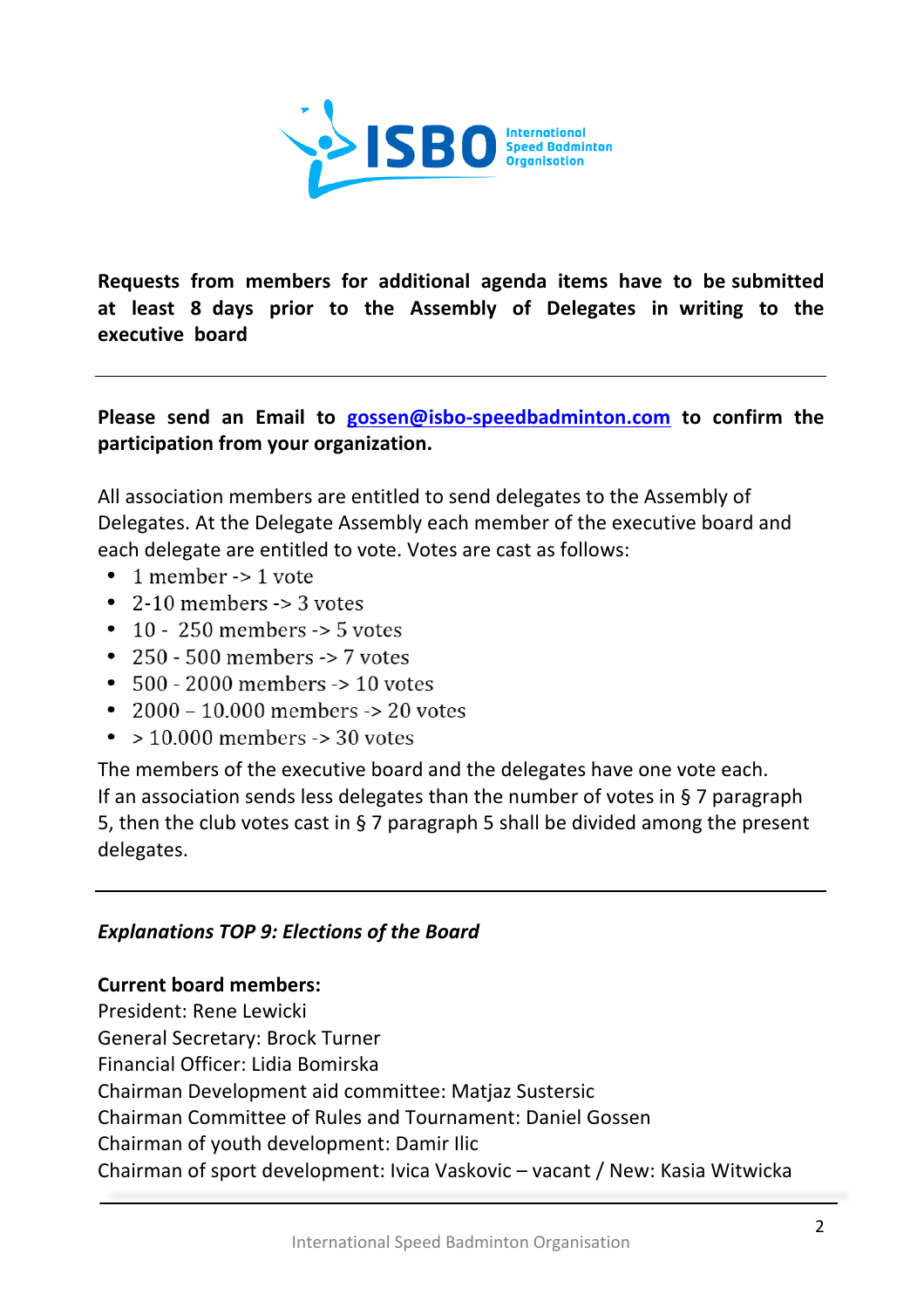

Interested persons: Kasia Witwicka wants to become chairman for the position of Ivica Vascovic (stepped back May 2015) for a committee of press work. Daniel Gossen will not be available as board member anymore to have the full focus on his job as sport manager for the ISBO. Gabriel David wants to become the new chairman of rules and tournaments (he is working since years for the CORAT). We want to avoid troubles, bad surprises and "fight votes" (disharmonious board atmosphere leads to ineffective work). Because of this it is recommended to have transparency and communication with interested persons in advance.

Please tell us if there is someone from your country want to be part of the ISBO board or help the board members to improve the system or be part of a **committee for the future!** 

### **Explanations TOP 12:**

Topics for vote:

- Half of the sponsoring some should be transferred in advance of the tournament other part as bonus after a fix point system via the standards sheet.
- Rules for Doubles: Should there be a back & and a front player rule again?
- Service line should be marked better if possible according the surface.
- Changing of tournament dates. Deadlines adaptions.
- Tournament classification and tournament system.
- Involve a league system. International Rules & Champions league tournament.

# **Explanations TOP 15:**

History & Current Situation:

The delegates meeting  $-$  highest institution of the ISBO  $-$  decided in 2014 to change the financial system. The ISBO board suggested to include a registration fee for players to enter the tournament registration software system. The delegates meeting didn't accept this suggest because of the barrier for new players to get in touch with the sport the first time. So the delegates meeting decided to raise the ISBO player fee per tournament from 1 euro to 5/10 per tournament. 

The result is a decreasing number of tournaments and players within the ISBO.